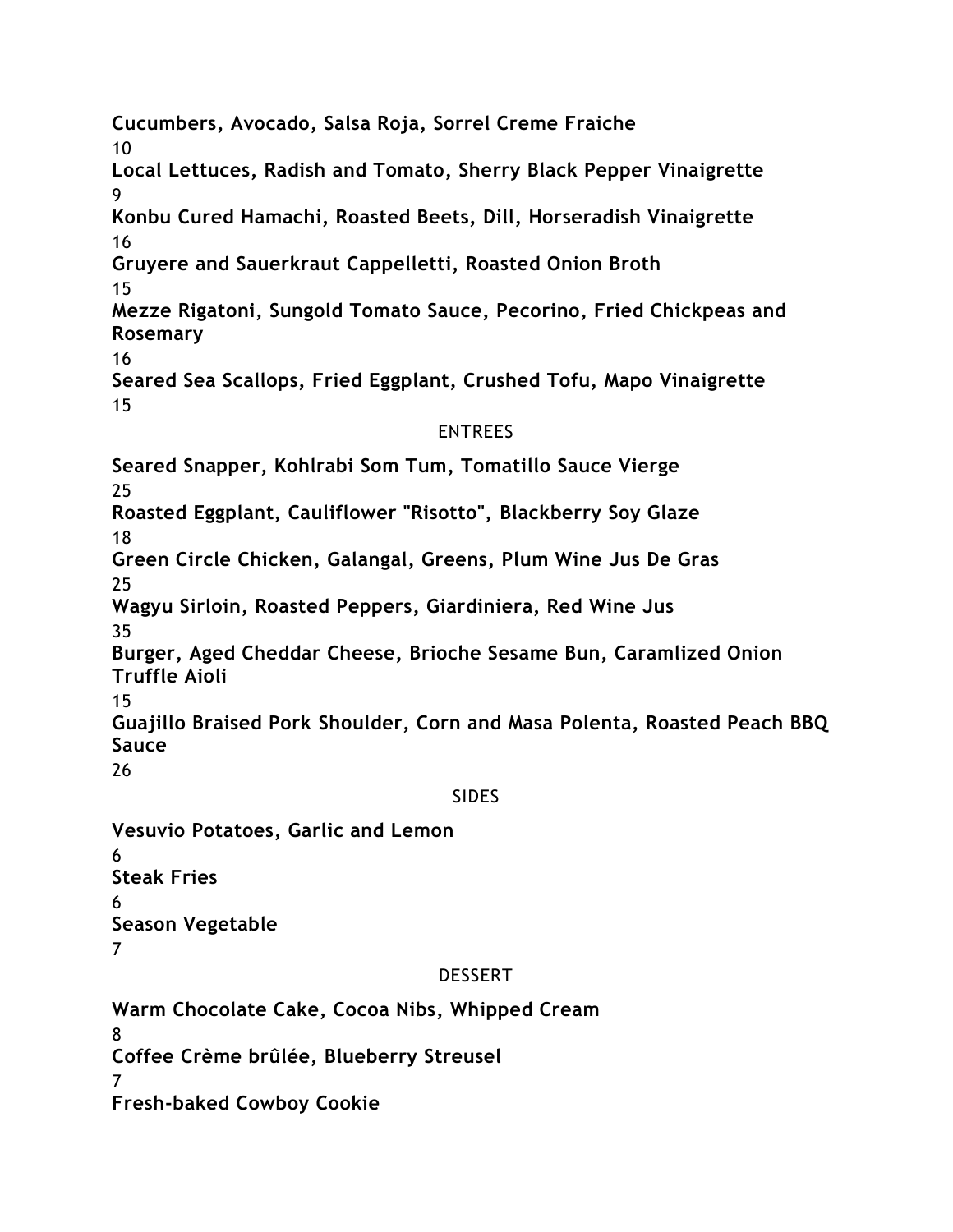3

#### **Beautiful Cocktails**

14

#### **Lavender Temptress**

Vodka, lavender simple, muddled strawberry, lemon juice, Fentimans rose lemonade 15

#### **Running Out of Thyme**

Bourbon, lemon bitters, Bogart bitters, big quarter honey, thyme sprig 17

### **After Midnight**

pinhole rye, antica torino, Imbue Sweet, grand classico, orange zest 16

### **Rusky Paloma**

verde momento mexcal, luxardo aperitive, grapefruit juice, lime, honey syrup 15

### **Sober Intentions**

charanda rum, grapefruit, lime, ginger syrup, luxardo

16

## **Spritz 77**

alpe genepy, Fino Sherry, sliced cucumbers, mint, lime, prosecco

16

## **Pulitzer Riot**

gin junipere, yuzu sake (umenoy ado yuzu shu), pineapple, small hands passion fruit syrup, lemon

# **Beautiful Wines by the Glass**

**Whites**

## 15

### **Chardonnay, Talley Vineyards**

Arroyo Grande, California 12

# **Sauvignon Blanc, Voss**

Napa Valle, California 14

# **Pinot Gris, Eyrie**

Dundee Hills, Oregon

9

### **Chenin Blanc, Vinum Cellars**

Clarksburg, California 14

# **Riesling, Wiemer**

Seneca Lake, New York

**Reds**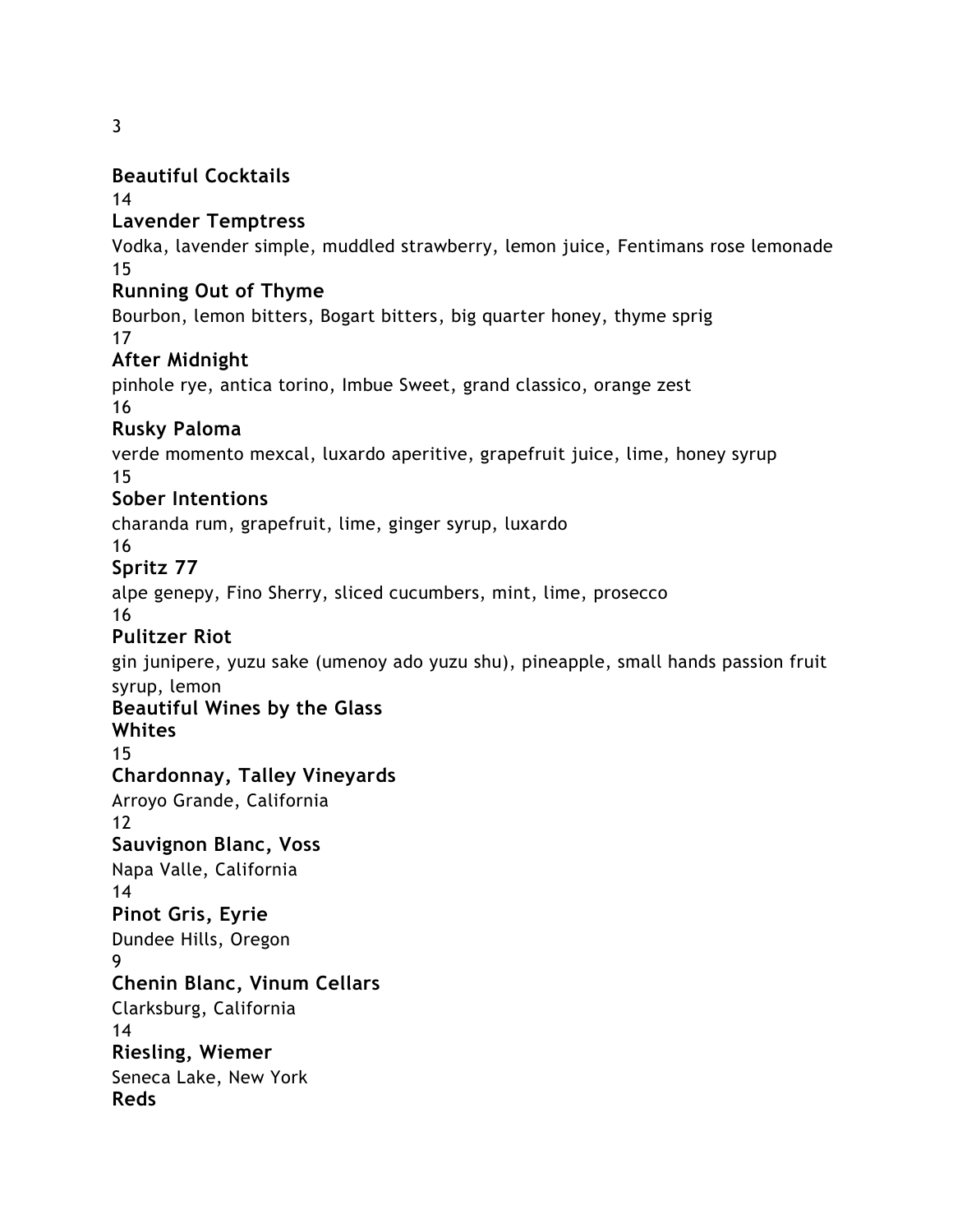16 **Pinot Noir, Soter, North Valley** Willamette, Oregon 12 **Rhone Blend, Marietta Christo** North Coast, California 16 **Cabernet Sauvignon, Chappelet Mountain Cuvee** Napa Valley, California 10 **Merlot, Iconic** Sidekick, California 11 **Syrah, Corvidae, Lenore** Columbia Valley, Oregon **Champagne/Sparkling Wines** 12 **Brut, Schramsberg** California 11 **Rosé, L. Mawby, Sex** Leelanau Penninsula, Michigan 19 **Champagne, Henriot, Brut** France **Beer & Cider** 7 **Estrella Jalisco** Mexican-Style Pilsner, 4.5% ABV, Guadalajara, Jalisco, Mexico 6.5 **Stella Artois** Pale Lager, 5.2% ABV, Leuven, Belgium 6.5 **Goose Island 312** Urban Wheat Beer, 4.2% ABV, Chicago, Illinois 7 **Bell's Official** New England-Style Hazy IPA, 6.4% ABV, Comstock, Michigan 7 **Boulevard Space Camper IPA** IPA, 5.9% ABV, Kansas City, Missouri 8 **Three Sheep's Cashmere Hammer**